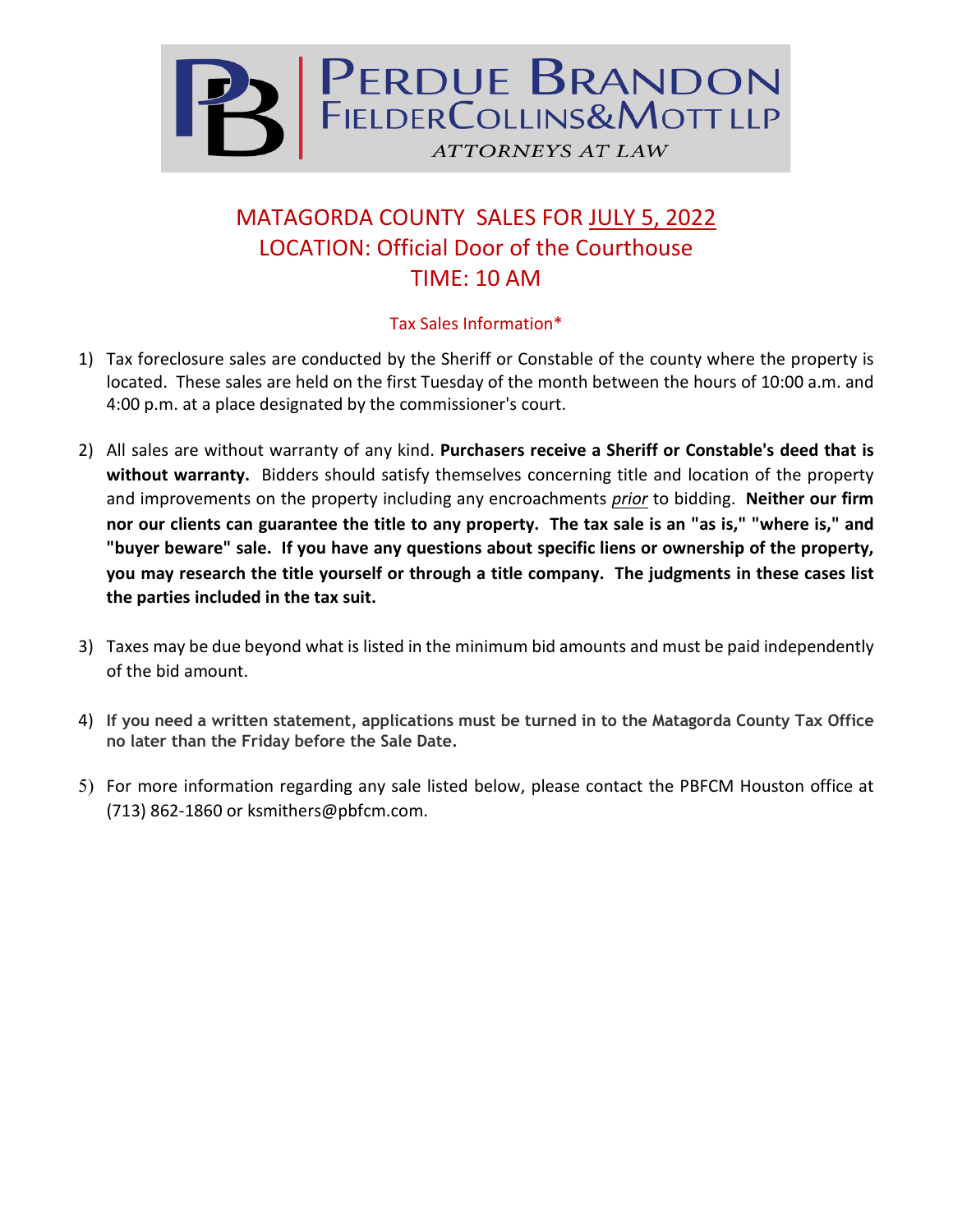| <b>Cause No:</b>       |                                        |                                                         |             |                  |                      |
|------------------------|----------------------------------------|---------------------------------------------------------|-------------|------------------|----------------------|
|                        |                                        | <b>Legal Description:</b>                               |             |                  | Cad Account #        |
|                        |                                        |                                                         | Adjudged    | <b>Estimated</b> |                      |
| <b>District Court:</b> | <b>Style of Case:</b>                  | <b>Property Address (Per Appraisal</b>                  | Value:      | Minimum:         |                      |
|                        |                                        | District):                                              |             |                  | <b>Other Account</b> |
| <b>Judgment Date:</b>  |                                        |                                                         |             |                  |                      |
|                        |                                        | LOT 6 IN BLOCK 18 OF THE                                |             |                  |                      |
| T16,954                |                                        | RE-SUBDIVISION OF BLOCK<br>NUMBERS 17, 18, 19 AND 20 OF |             |                  |                      |
|                        | <b>BAY CITY</b><br><b>INDEPENDENT</b>  | THE SOUTHEND                                            |             |                  |                      |
| 130th District         | <b>SCHOOL</b>                          | SUBDIVISION, A SUBDIVISION                              |             |                  |                      |
| Court                  | DISTRICT vs.<br><b>BATTLE</b>          |                                                         |             |                  |                      |
|                        | <b>BYRON</b>                           |                                                         | PULLED      |                  |                      |
|                        | <b>KELVIN</b>                          |                                                         |             |                  |                      |
| 18-Sep-18              |                                        | <b>RECORDS OF MATAGORDA</b>                             |             |                  |                      |
|                        |                                        | COUNTY. TEXAS.                                          |             |                  |                      |
| T17,168                | <b>TIDEHAVEN</b>                       | LOT 7, IN BLOCK 44, OF                                  |             |                  |                      |
|                        | <b>INDEPENDENT</b>                     | MARKHAM TOWNSITE,<br>MATAGORDA COUNTY,                  |             |                  |                      |
| 130th District         | <b>SCHOOL</b><br>DISTRICT vs.          | TEXAS, ACCORDING TO THE                                 | \$16,450.00 | \$7,123.82       | R39315               |
| Court                  | ALLEN,                                 | MAP OR PLAT RECORDED IN<br>THE OFFICE OF THE COUNTY     |             |                  |                      |
|                        | WILLIAM, ET<br>AL                      | <b>CLERK OF MATAGORDA</b>                               |             |                  |                      |
| $7-Oct-21$             |                                        | COUNTY, TEXAS.                                          |             |                  |                      |
| T17,168                |                                        | LOT 9, IN BLOCK 44,                                     |             |                  |                      |
|                        | <b>TIDEHAVEN</b><br><b>INDEPENDENT</b> | MARKHAM TOWNSITE,                                       |             |                  |                      |
| 130th District         | <b>SCHOOL</b>                          | MATAGORDA COUNTY,<br>TEXAS, ACCORDING TO THE            |             |                  |                      |
| Court                  | DISTRICT vs.<br>ALLEN,                 | MAP OR PLAT RECORDED IN                                 | \$16,450.00 | \$7,424.85       | R39317               |
|                        | WILLIAM, ET                            | THE OFFICE OF THE COUNTY<br><b>CLERK OF MATAGORDA</b>   |             |                  |                      |
| $7-Oct-21$             | AL                                     | COUNTY, TEXAS.                                          |             |                  |                      |
|                        |                                        | LOT 4, IN BLOCK 41, IN THE                              |             |                  |                      |
| T17,227                |                                        | ORIGINAL TOWNSITE OF                                    |             |                  |                      |
|                        | <b>BAY CITY</b><br><b>INDEPENDENT</b>  | WADSWORTH, MATAGORDA<br>COUNTY, TEXAS,                  |             |                  |                      |
| 130th District         | <b>SCHOOL</b>                          | ACCORDING TO THE MAP OR                                 | \$5,000.00  | \$5,000.00       | R48865               |
| Court                  | DISTRICT vs.<br>FLOYD,                 | PLAT THEREOF RECORDED IN<br>VOLUME 29, PAGE 1 OF THE    |             |                  |                      |
|                        | JAMES, ET AL                           | <b>DEED RECORDS OF</b>                                  |             |                  |                      |
| $5-Aug-21$             |                                        | MATAGORDA COUNTY,<br>TEXAS.                             |             |                  |                      |
|                        |                                        |                                                         |             |                  |                      |
| T17,370                | <b>TIDEHAVEN</b><br><b>INDEPENDENT</b> | LOT 1095, BEING 5 ACRES,                                |             |                  |                      |
|                        | <b>SCHOOL</b>                          | MORE OR LESS, FRANCITAS<br>FARMS SUBDIVISION, ME        | \$15,980.00 | \$15,980.00      | R22964               |
|                        | DISTRICT vs.<br>MILES,                 | JOHNSON, ABSTRACT 466,                                  |             |                  |                      |